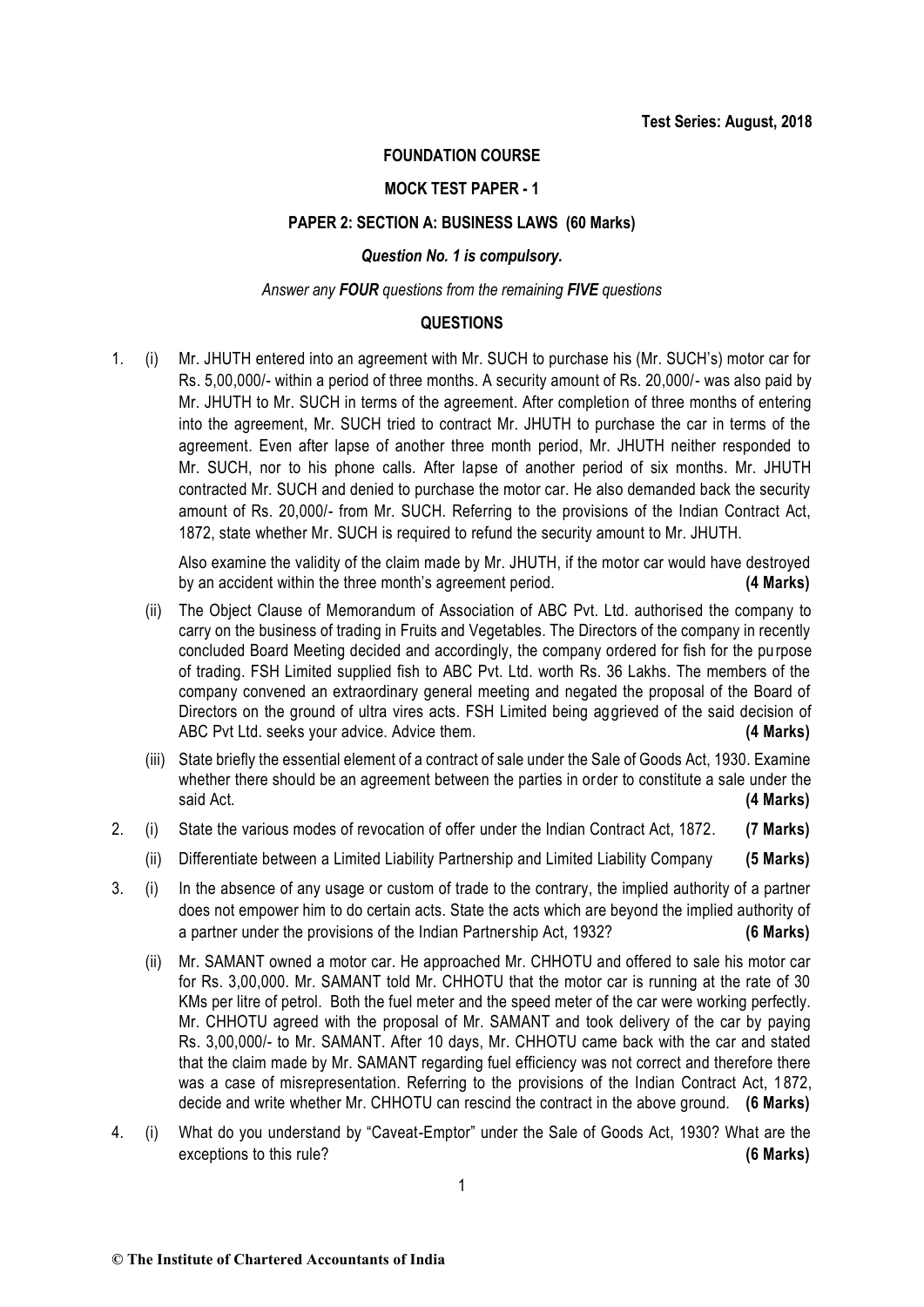(ii) A, B, and C are partners of a partnership firm ABC & Co. The firm is a dealer in office furniture. A was in charge of purchase and sale, B was in charge of maintenance of accounts of the firm and C was in charge of handling all legal matters. Recently through an agreement among them, it was decided that A will be in charge of maintenance of accounts and B will be in charge of purchase and sale. Being ignorant about such agreement, M, a supplier supplied some furniture to A, who ultimately sold them to a third party. Referring to the provisions of the Partnership Act, 1932, advise whether M can recover money from the firm.

What will be your advice in case M was having knowledge about the agreement? **(6 Marks)**

5. (i) Referring to the provisions of the Sale of Goods Act, 1930, state the circumstances under which when goods are delivered to the buver "on approval" or "on sale or return" or other similar terms, the property therein passes to the buyer.

M/s PREETI owned a motor car which she handed over to Mr. JOSHI on sale or return basis. After a week, Mr. JOSHI pledged the motor car to Mr. GAJESH. Ms. PREETI now claims back the motor car from Mr. GAJESH. Will she succeed" Referring to the provisions of the Sale of Goods Act, 1930, decide and examine what recourse is available to Ms. PREETI. **(6 Marks)**

- (ii) What is the meaning of "Certificate of Incorporation" under the provisions of the Companies Act, 2013? What are the effects of registration of a company? **(6 Marks)**
- 6. (i) "To form a valid contract, consideration must be adequate". Comment.

#### *Or*

When a contract has been broken, the party who suffers by such a breach is entitled to receive compensation for any loss or damage caused to him". Discuss. **(5 Marks)**

(ii) Subject to agreement by partners, state the rules that should be observed by the partners in settling the accounts of the firm after dissolution under the provisions of the Indian Partnership Act, 1932.

#### **(4 Marks)**

(iii) FAREB Limited was incorporated by acquisition of FAREB & Co., a partnership firm, which was earlier involved in many illegal activities. The promoters furnished some false information and also suppressed some material facts at the time of incorporation of the company. Some members of the public (not being directors or promoters of the company) approached the National Company Law Tribunal (NCLT) against the incorporation status of FAREB Limited. NCLT is about to pass the order by directing that the liability of the members of the company shall be unlimited.

Given the above, advice on whether the above order will be legal and mention the precaution to be taken by NCLT before passing order in respect of the above as per the provisions of the Companies Act, 2013. **(3 Marks)**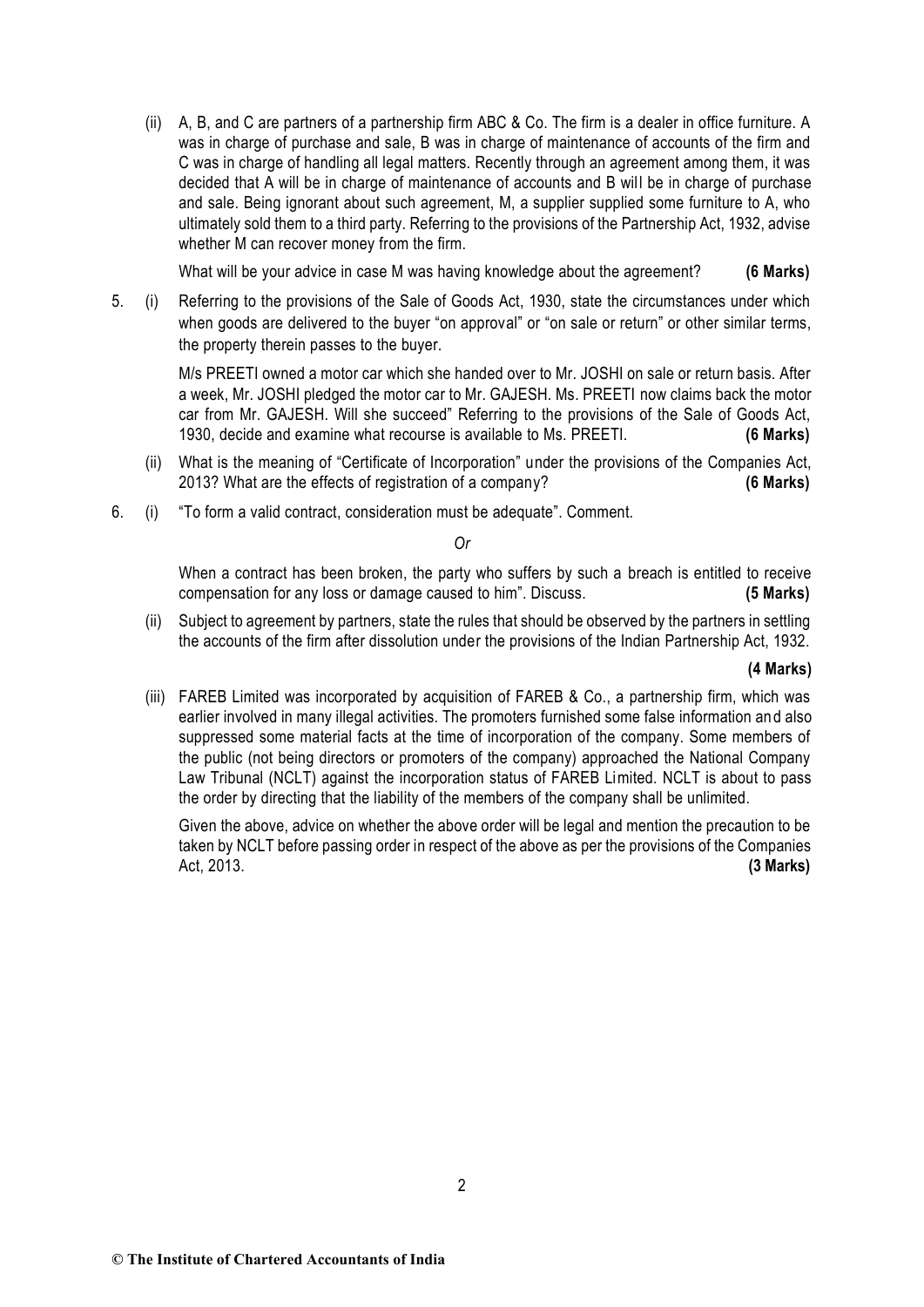## **FOUNDATION COURSE**

# **MOCK TEST PAPER - 1**

#### **PAPER 2: SECTION-B: BUSINESS CORRESPONDENCE AND REPORTING**

*The Question Paper comprises of 5 questions of 10 marks each. Question No. 1 is compulsory. Out of questions 2 to 5, attempt any three*

**Max Marks: 40**

1. (a) Read the passage carefully and answer the questions that follow:

Have you ever thought of how many ways there are to make musical sounds? You can make music with your own body. You can sing, clap and snap your fingers or whistle. Musical instruments allow us to make music beyond what our bodies are capable of. They allow us to make rhythmic precise sounds, pleasing to the ears. Bands or orchestras are made up of groups or families of musical instruments. Each family of instruments adds something unique to the music. Strings are one family of musical instruments like the guitar. It is played by the strings being struck with fingers. A violin has strings too, but a violin player uses a bow to make music. A bow is a smooth tool that slides over the strings and makes different sounds.

Wind instruments make up another family. Wind instruments produce music by moving curr ents of air. The flute, saxophone are such instruments. They are tube shaped and a flute player will blow air into it through a hole while playing it.

Have you ever seen or heard the clarinet? It is a wind instrument too. Clarinet players blow on a reed in the mouthpiece. The reed vibrates and sets the air inside the clarinet tube in motion.

Another family of musical gadgets is percussion instruments. Drums, tablas, dholkas etc. fall under the category. Skins of animals are stretched over an empty container and struck to make rhythmic sounds.

- (1) Find a word from the passage that means 'exclusive or special'
	- (a) Percussion
	- (b) Unique
	- (c) Rhythmic
	- (d) Snap **(1 Mark)**

(2) A band is a ........

- (a) An empty container used to play music
- (b) A tube shaped instrument
- (c) A musical gadget
- (d) A group of musical instruments **(1 Mark)**
- (3) Which of the following is not true as per the passage?
	- (a) We cannot make music beyond what our bodies are capable of.
	- (b) A reed is required for clarinet players
	- (c) Saxophone is an example of a wind instrument
	- (d) String instruments can be played using a bow. **(1 Mark)**
- (4) What are percussion instruments?
	- (a) Clarinets, dholaks and drums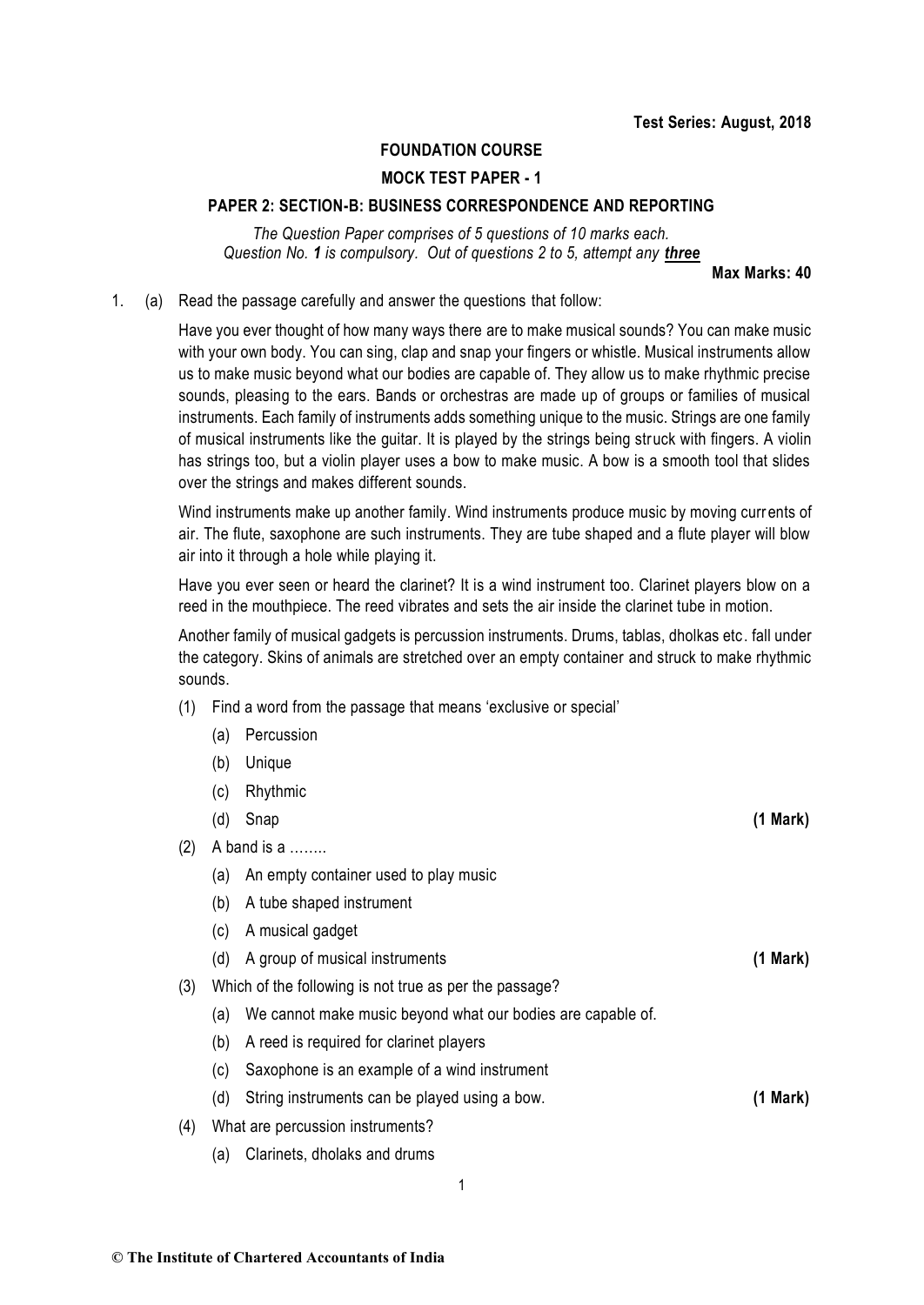- (b) Tablas, flutes and clarinets
- (c) Drums, tablas and dholaks
- (d) Saxophone, guitar, dholaks. **(1 Mark)**
- (5) Give the passage a suitable title
	- (a) Different types of musical instruments
	- (b) Bands and Orchestras
	- (c) Families of musical instruments
	- (d) Body can make music **(1 Mark)**
- (b) Read the passage given below.
	- (i) Make notes, using headings, sub-headings, and abbreviations wherever necessary.
	- (ii) Write summary. **(2 Marks)**

Warming caused by greenhouse gas emissions is not linear: it appears to have lapsed in the early 21st century, a phenomenon known as a global warming hiatus. A new method for predicting mean temperatures, however, suggests that the next few years will likely be hotter than expected.

The system, developed by researchers at CNRS, the University of Southampton and the Royal Netherlands Meteorological Institute, does not use traditional simulation techniques. Instead, it applies a statistical method to search 20th and 21st century climate simulations made using several reference models to find 'analogues' of current climate conditions and deduce future possibilities. The precision and reliability of this probabilistic system proved to be at least equivalent to current methods, particularly for the purpose of simulating the global warming hiatus of the beginning of this century.

The new method predicts that mean air temperature may be abnormally high in 2018 -2022 - higher than figures inferred from anthropogenic global warming alone. In particular, this is due to a low probability of intense cold events. The phenomenon is even more salient with respect to sea surface temperatures, due to a high probability of heat events, which, in the presence of certain conditions, can cause an increase in tropical storm activity. Once the algorithm is 'learned' (a process which takes a few minutes), predictions are obtained in a few hundredths of a second on a laptop. In comparison, supercomputers require a week using traditional simulation methods.

| 2. | a)  | Define the term 'communication'. How is it relevant in daily life? |                                                                     |               |                 |     |         |               |  |
|----|-----|--------------------------------------------------------------------|---------------------------------------------------------------------|---------------|-----------------|-----|---------|---------------|--|
|    | (b) | (i)                                                                | Choose the word which best expresses the meaning of the given word. |               |                 |     |         |               |  |
|    |     |                                                                    | Fraught                                                             |               |                 |     |         |               |  |
|    |     |                                                                    | Scam<br>(a)                                                         | Smelly<br>(b) | Rare<br>(C)     | (d) | Full of | (1 Mark)      |  |
|    |     | (ii)                                                               | Select a suitable antonym for the word given in question.           |               |                 |     |         |               |  |
|    |     |                                                                    | Adamant                                                             |               |                 |     |         |               |  |
|    |     |                                                                    | Resolute<br>(b)<br>(a)                                              | Steadfast     | Flexible<br>(C) | (d) | Extinct | $(1$ Mark $)$ |  |
|    |     | (iii)                                                              | Change the following sentences into passive voice.                  |               |                 |     |         |               |  |
|    |     |                                                                    | Give first priority to studies.                                     |               |                 |     |         | (1 Mark)      |  |
|    |     |                                                                    |                                                                     |               |                 |     |         |               |  |

**(3 Marks)**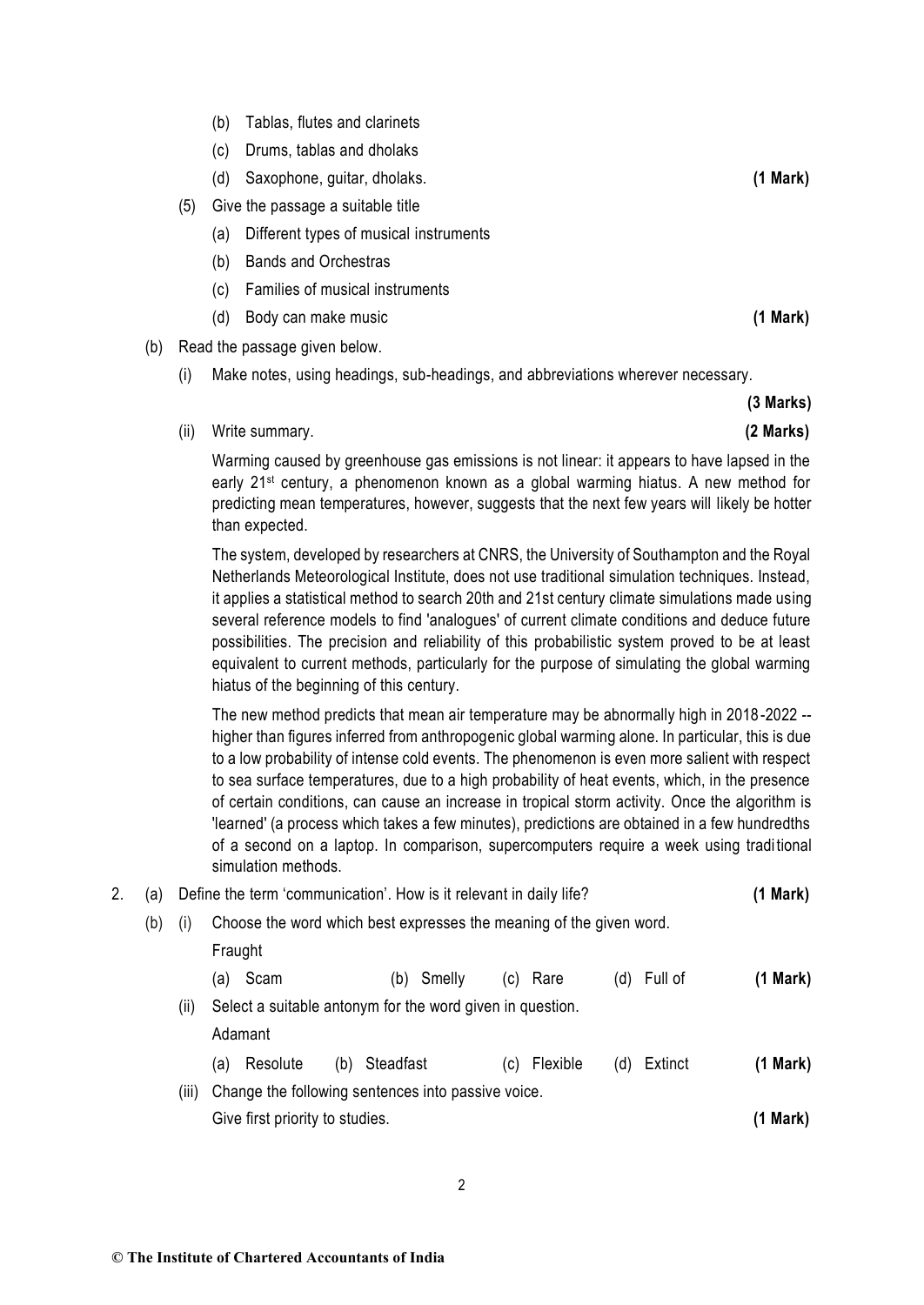(iv) Change the following sentences to indirect speech.

The doctor said to the patient, 'Please wait' **(1 Mark)**

(c) Write a précis and give appropriate title to the passage given below.

In a landmark reform, India today switches to a new indirect tax system, [the Goods and Services](http://www.thehindu.com/business/Economy/what-is-gst-and-how-will-it-affect-you-all-your-questions-answered/article19184910.ece)  [Tax.](http://www.thehindu.com/business/Economy/what-is-gst-and-how-will-it-affect-you-all-your-questions-answered/article19184910.ece) The GST subsumes the multiple Central, State and local taxes and cesses levied on goods and services, unifying the country into a single market, thereby making it easier to do business and ensure tax compliance. This will attract investors and more efficiently mop up revenues for the exchequer. The reform has been years in the making, and having shown the political will to finally pull it off, the Central government must work with the States to chart a road map to simplify the tax regime. Currently there are multiple tax rates ranging from 0% to 28%, plus a cess on some products, creating incentives for lobbying and rent-seeking. The level of preparedness for the new tax system too is not optimal, with sections of industry, trade as well as the bureaucracy visibly anxious about several aspects of the GST's operational and legal framework. In response, the date for businesses to file the first GST returns has been deferred. The generation of e -way bills for moving goods worth over Rs. 50,000 too has been put on hold, along with the requirement for e-commerce portals to deduct tax at source from small sellers. **(5 Marks)**

|  | 3. (a) What is the 'chain of command' in communication? | (1 Mark)                                                            |  |
|--|---------------------------------------------------------|---------------------------------------------------------------------|--|
|  |                                                         | Choose the word which best expresses the meaning of the given word. |  |

#### **Peroration**

|  | (a) Conclusion (b) Audience (c) Cheating                      |  |  |  |  |  | (d) Priority                               | (1 Mark)    |
|--|---------------------------------------------------------------|--|--|--|--|--|--------------------------------------------|-------------|
|  | (ii) Choose the appropriate word to fill the blank:           |  |  |  |  |  |                                            |             |
|  | With the economy going down, people who are rich might become |  |  |  |  |  |                                            |             |
|  | $(n)$ $\Box$                                                  |  |  |  |  |  | (h) Hoolthu (o) Dootituto (d) Considerable | $(4 M - 1)$ |

| ια) Επισθηπο                                            | (D) neallify |  | ic) Desiliule (u) considerable | (I MAIN) |  |  |  |  |  |
|---------------------------------------------------------|--------------|--|--------------------------------|----------|--|--|--|--|--|
| (iii) Change the following sentences into passive voice |              |  |                                |          |  |  |  |  |  |
| (1 Mark)<br>We can make a cake on a stove.              |              |  |                                |          |  |  |  |  |  |

- (iv) Change the following sentence to indirect speech.
	- They told me, 'We were living in Assam' **(1 Mark)**
- (c) You are a manager in a firm called Your Own Office Supplies Ltd. dealing with office supplies. Draft a formal letter to your client apologizing for the delay in shipping its order due to unforeseen reasons. **(5 Marks)**
- 4. (a) List at least 5 barriers of communication. Explain any two of them in your own words. **(2 Marks)**
	- (b) (i) Select the suitable antonym for the given word:

## Acquisition

- (a) Forfeit (b) Revival (c) permission (d) Fulfilment **(1 Mark)**
- (ii) Rewrite the following sentences in active voice Results had to be declared by the school authorities. **(1 Mark)**
- (iii) Change the following sentence into Indirect speech. The teacher praised the girl, 'You have been working hard' **(1 Mark)**
- (c) Write an Article of about 250-300 words on the topic **"Social media interferes with personal life".**